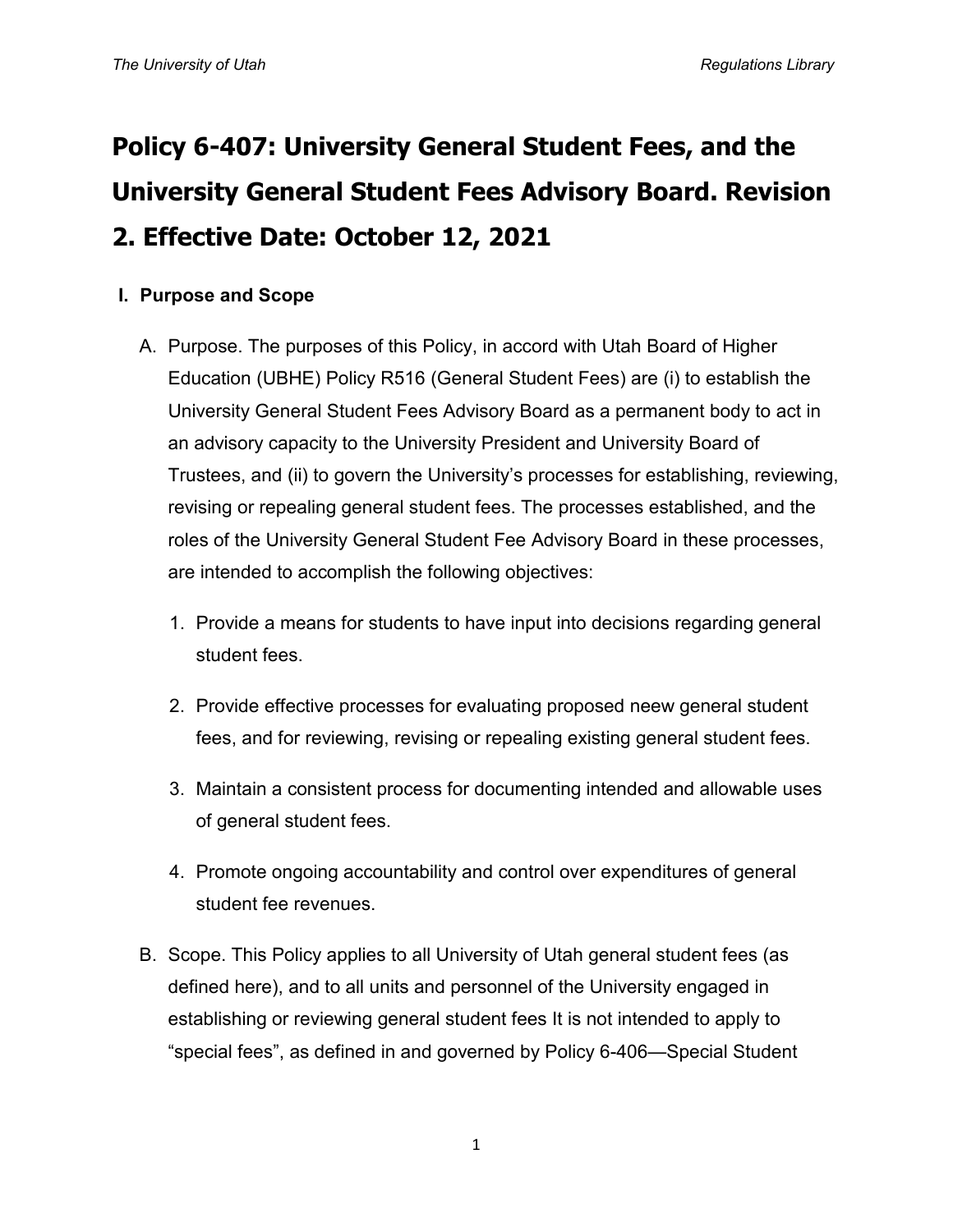Course Fees and Other Assessments (describing processes, and the University Special Fee Review Committee).

#### **II. Definitions**

These definitions apply for the limited purposes of this Policy and associated Regulations.

A. General student fees.

The Utah Board of Higher Education provides this general definition: "General student fees: Institution-wide mandatory fees assessed to students upon registration to benefit students broadly and to support student inclusion, enrichment, and success as a campus community." UBHE R516 (November 2020).

From that general foundation, the University applies this more specific definition: General student fees —means -- any University-wide mandatory fee assessed to - students, such that the fee revenue helps to pay for facilities and services available to students but the fee is not based on any individual student's use of the facilities or services. A general student fee benefits students broadly to support student inclusion, enrichment, and success as a campus community. Further explanation: Note that general student fees are distinguished from and governed differently than other categories of student fees, including "special course fees" or "special program fees", as described in Policy 6-406.

## **III. Policy**

A. Establishment and Structure of the University General Student Fees Advisory Board.

The University General Student Fees Advisory Board (hereafter "the Student Fees Board") is hereby established. The Student Fees Board is comprised of currently enrolled students and University employees selected from staff employees, faculty members, or specified administrative officers. The composition will be nine members with the majority being currently enrolled students. The Chairperson shall be one of the student members, appointed as

2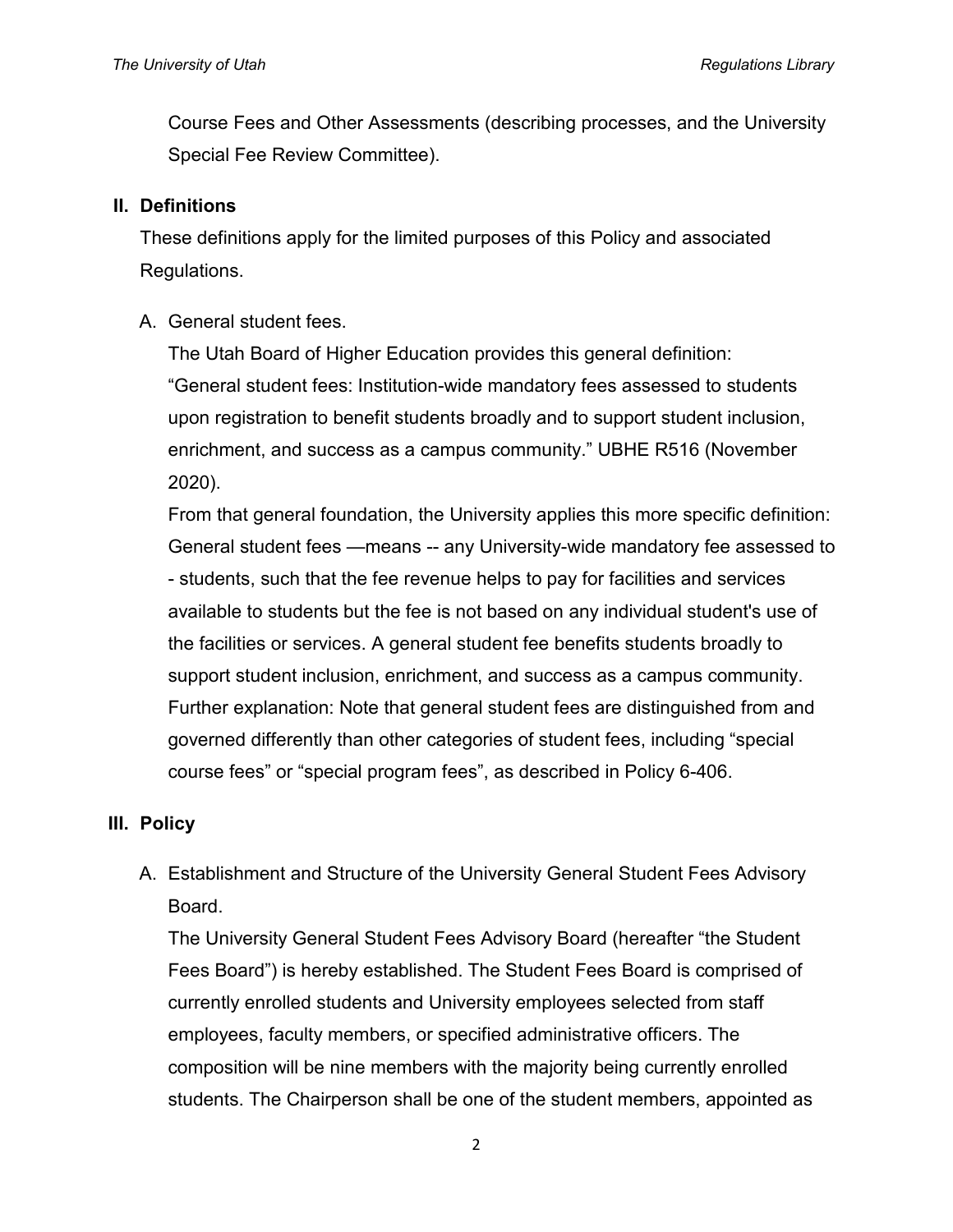Chairperson annually by the University President. The Student Fees Board members are appointed annually for one-term as follows:

- 1. The current ASUU student President (during the one-year term of office).
- 2. One student member appointed by the ASUU Assembly.
- 3. One student member appointed by the ASUU Senate.
- 4. Two student members-at-large appointed by the Vice President for Student Affairs.
- 5. The Associate Vice President for Budget and Planning (during the term of office).
- 6. One staff or faculty member appointed by the Senior Vice President for Academic Affairs.
- 7. One staff or faculty member appointed by the Vice President for Student Affairs.
- 8. One staff or faculty member appointed by the Vice President for Administrative Services.
- B. Duties and Authority of the Student Fees Board, and Processes for Establishing, Reviewing, Revising, or Repealing General Student Fees.
	- 1. The University Student Fees Board is informed of and provides recommendations regarding the initial establishment, and subsequent review, revision or repeal, of all general student fees (as defined here). The Student Fees Board reports its recommendations in writing to the University President and University Board of Trustees at least annually. The authority of the Student Fees Board is limited to advising concerning general student fees (as defined here). Tuition, course fees, and special fees for particular groups are developed and reviewed through separate procedures, and shall not be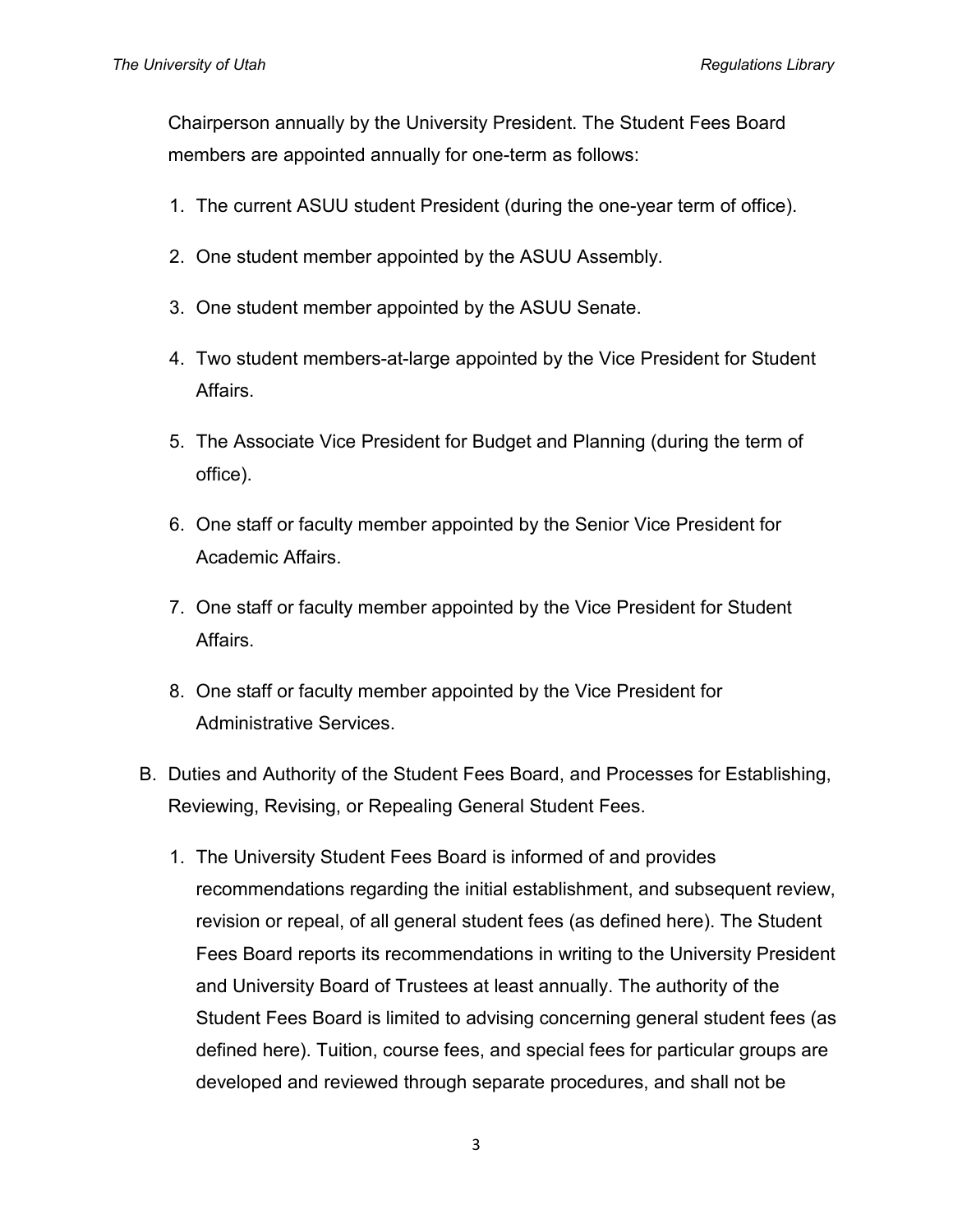subject to review by the University Student Fees Board. (See Policy 6-406 regarding special fees).

- 2. The Student Fees Board shall review each general student fee annually to ensure the fee still meets established objectives. Information from these annual reviews will inform the Student Fees Board in creating their recommendations to the University President and Board of Trustees. Information and data reviewed will include at least the following:
	- a. Standard Annual Report: Each fee program manager must submit an annual report to the Student Fees Board that includes revenue received and expenses by account code, funds available at the end of the previous academic year, a forecast for the current academic year, and a budget for the next academic year. A brief note about the financial situation including any concerns should be addressed in the report.
	- b. Assessment about Enrollment Projections on Fees: Addresses current institutional enrollment projections and the enrollment impact expected upon the generation and use of fee funding including a recommendation related to adjusting any fees if necessary due to enrollment changes.
	- c. Information Regarding Continuing Existing Fees: Contains the board's assessment on whether existing fees align with categories in UBHE R516 subsection 5.1 and still meet its established objectives. If an existing fee does not align with UBHE R-516, a recommendation should be made to revise, repeal, transition to tuition or grant an exception based upon UBHE R516 subsection 5.1 For existing fees that do align with UBHE R516, a recommendation should be made to revise, repeal, adjust or maintain at the current rate. Proposed revisions to fees will include rationale for the proposed change and a revised budget plan.
- 3. Five-Year Comprehensive Review: Beginning in 2020-2021 and every five years thereafter, the Student Fees Board and the University Board of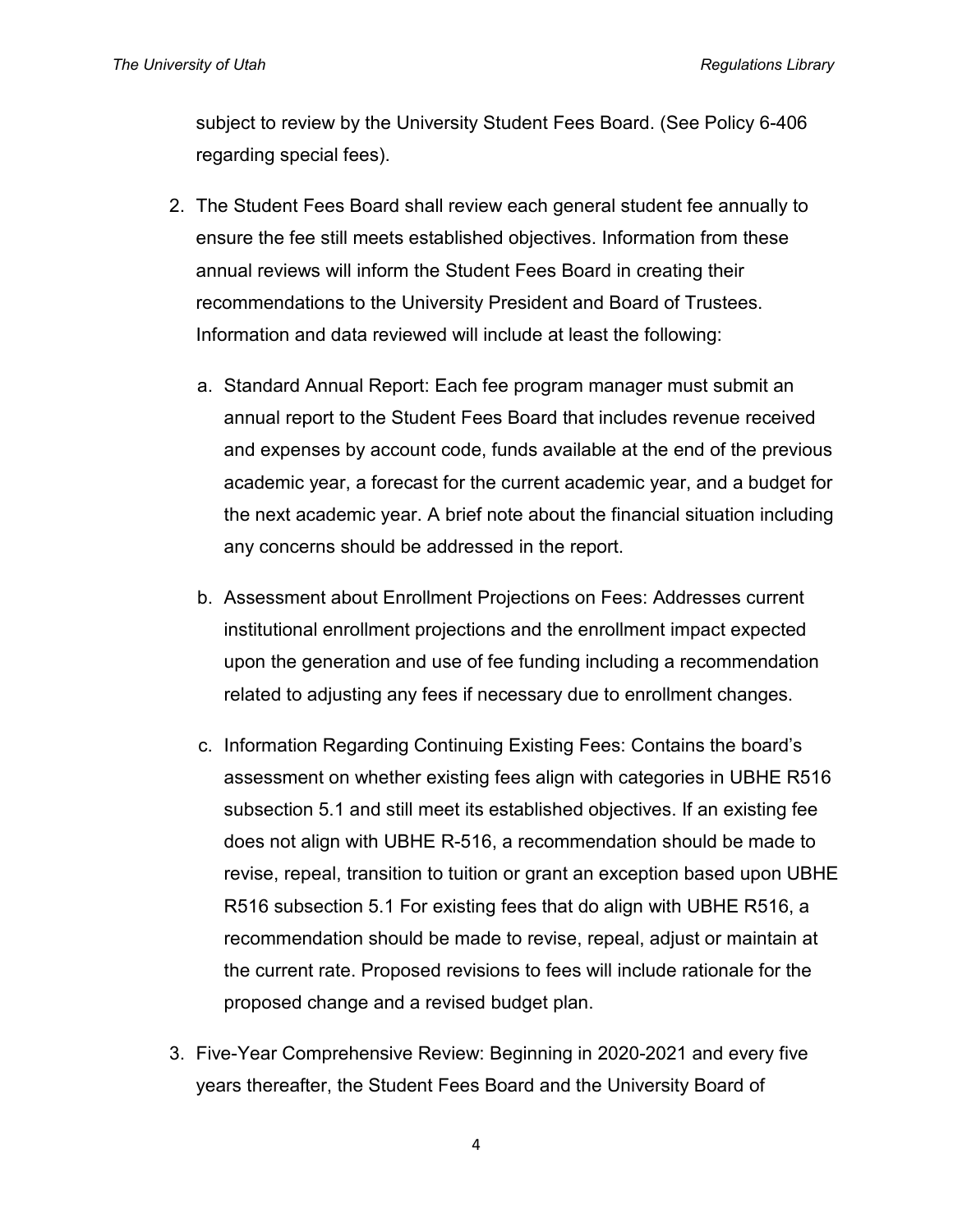Trustees shall comprehensively review all general student fees and determine whether each fee should be retained, transitioned to tuition or state appropriations, or repealed. The General Student Fees Board will include their recommendations to the President of the University and University Board of Trustees at each five-year interval.

- 4. The General Student Fees Board is authorized to take the following actions with respect to general student fees:
	- a. Review annual reports from each student fee program manager.
	- b. Establish standardized forms for annual reviews of fees to be used by each program manager for annual reports to the committee.
	- c. Establish forms and procedures for requesting new student fees or changes to existing student fees.
	- d. Review requests for new student fees or changes to existing student fees, and provide recommendations to the University President and Board of Trustees.
	- e. Establish evaluation criteria for the fees.
	- f. Review criteria for general student fees to advise the University President and Board of Trustees in determining if expenditures are consistent with each fee's purpose and its original intent.
	- g. Post summary budgets for the student fee revenues and expenditures on a publicly viewable website.

[Note: Parts IV-VII of this Regulation (and all other University Regulations) are Regulations Resource Information – the contents of which are not approved by the Academic Senate or Board of Trustees, and are to be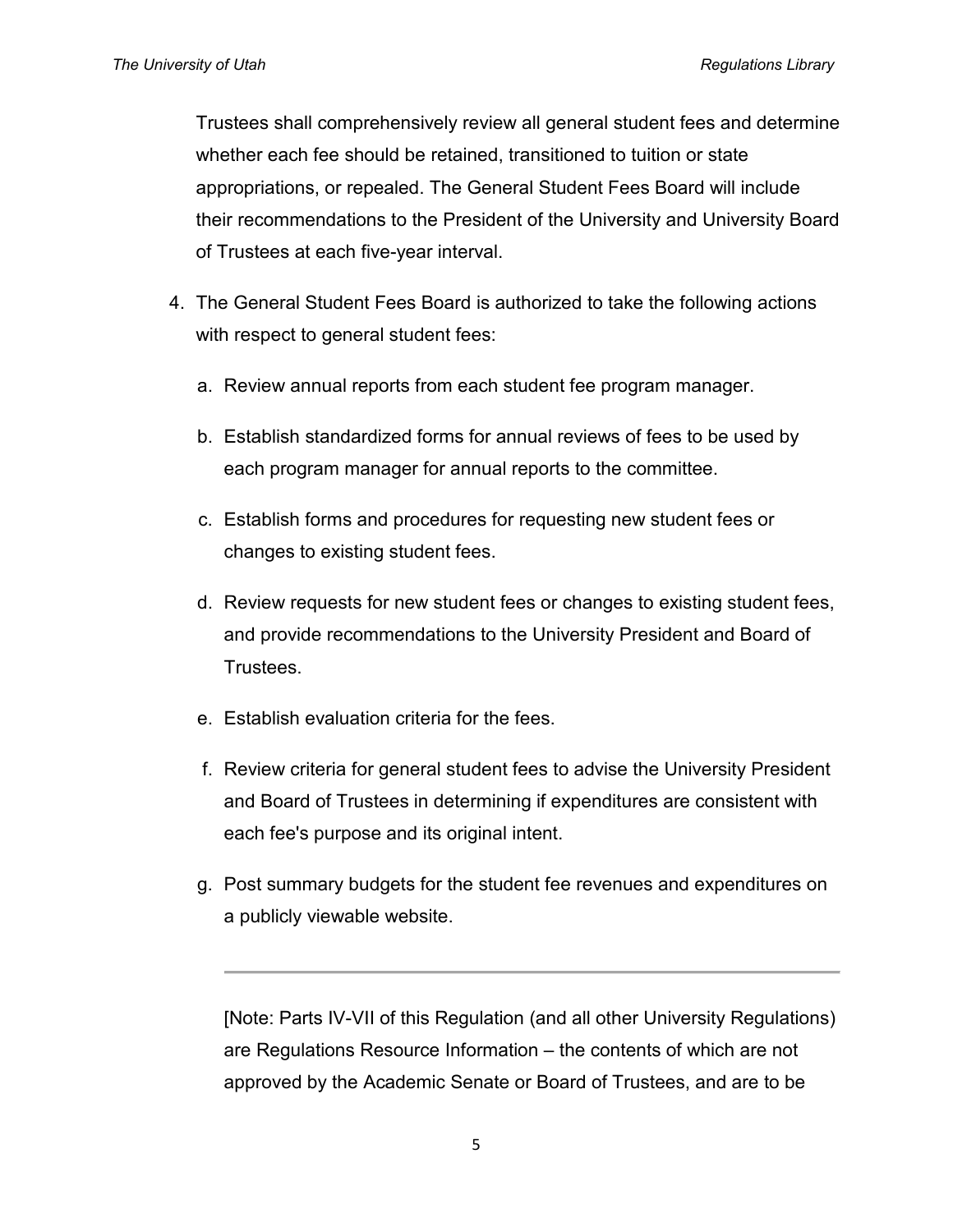updated from time to time as determined appropriate by the cognizant Policy Officer and the Institutional Policy Committee, as per Policy 1-001 and Rule 1-001.]

## **IV. Rules, Procedures, Guidelines, Forms and other Related Resources**

A. Rules

B. Procedures [reserved]

### C. Guidelines

Example of [General Student Fee Review Guidelines](http://regulations.utah.edu/academics/guidelines/6-407_Example-guidelines.pdf)

D. Forms [reserved]

#### **V. References**

[University Policy 6-406:](http://regulations.utah.edu/academics/6-406.php) Special Student Course Fees and Other Assessments.

[Utah Board of Regents Rule R510-5 \(General Student Fees\)](https://ushe.edu/ushe-policies/r516-general-student-fees/)

#### **VI. Contacts**

The designated contact officials for this Policy are:

- A. Policy Owners (primary contact person for questions and advice): Associate Vice President for Budget and Planning.
- B. Policy Officers: Senior Vice President for Academic Affairs.

See University Rule 1-001 for information about the roles and authority of policy owners and policy officers.

**VII. History**

**Renumbering:** Not Applicable **Revision History:**